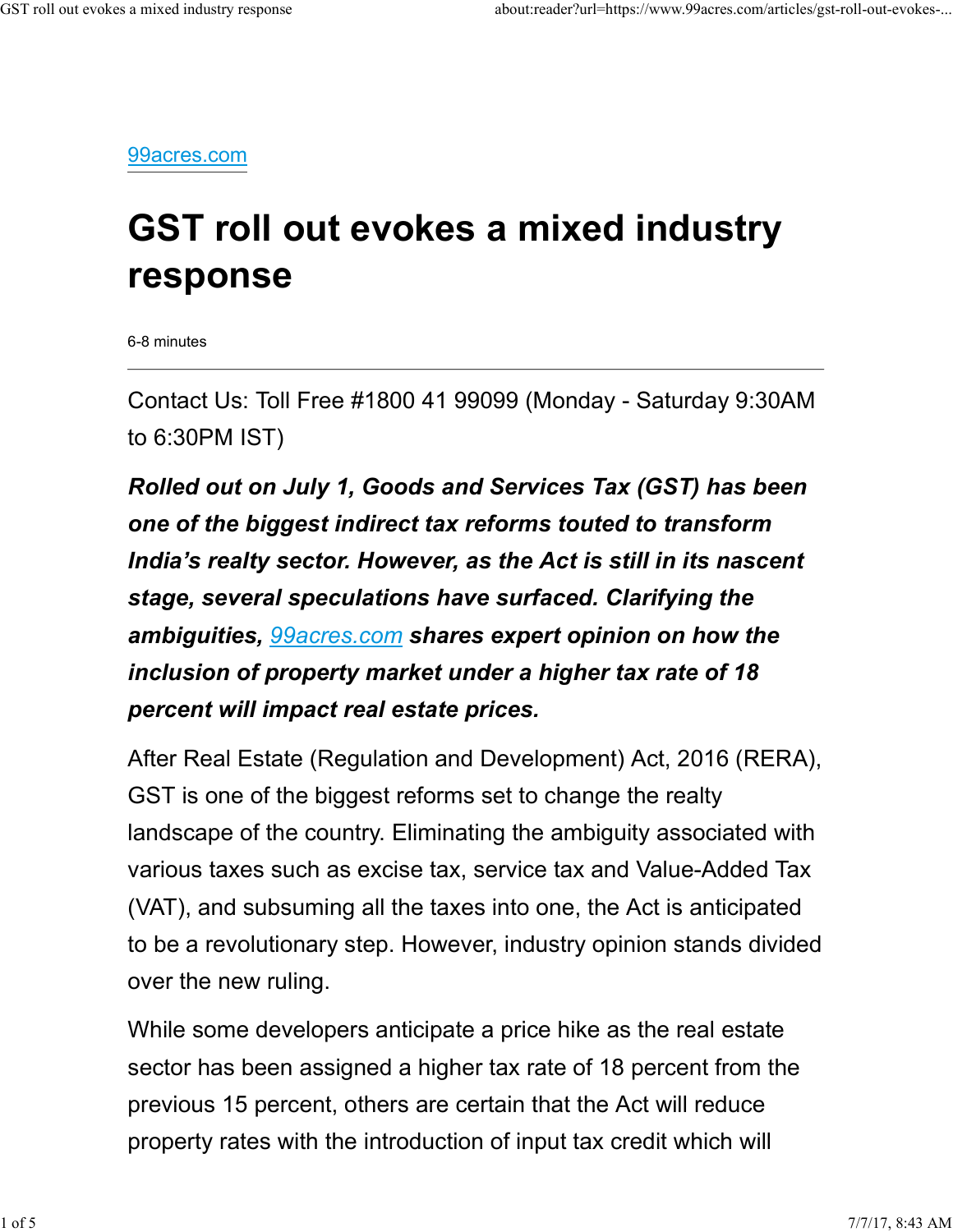prevent developers from passing the higher construction cost to the end-consumer. Holistically, whether GST will make properties cheaper or will shift the burden of increased cost on endconsumers remains unanswered. GST roll out evokes a mixed industry response<br>
prevent developers from passing the higher construction cost to the<br>
end-consumer. Holistically, whether CST will make properties

Let's take a closer look at industry opinion.

## Dharmesh Jain, Chairman and Managing Director, Nirmal Lifestyle



Prior to the implementation of Goods and Service Tax, builders and home owners had to pay heavy taxes, like service tax, VAT, entry tax, customs duty, excise duty and many other charges. With the enactment of Goods and Service Tax, the real estate sector will incorporate all indirect taxes under one consolidated tax thus bringing transparency and ease of operation in all property deals. Since real estate sector is the second largest employer in the country it will also generate employment at a larger scale.

### Amit Ruparel, Managing Director, Ruparel Realty



**The uniform GST encompasses the entire ambit of** taxation, removing the ambiguity pertinent to various taxes. This definite tax trail will permit higher supervision and control which will not only benefit homebuyers but the industry at large. GST coupled Amit Ruparel, Managing Director, Ruparel Realty<br>
2 The uniform GST encompasses the entire ambit of<br>
2 of 5 The uniform GST encompasses the entire ambit of<br>
2 of 5 2 of 5 7/7/17, 8:43 AM<br>
4 2 of 5 7/7/17, 8:43 AM<br>
2 of 5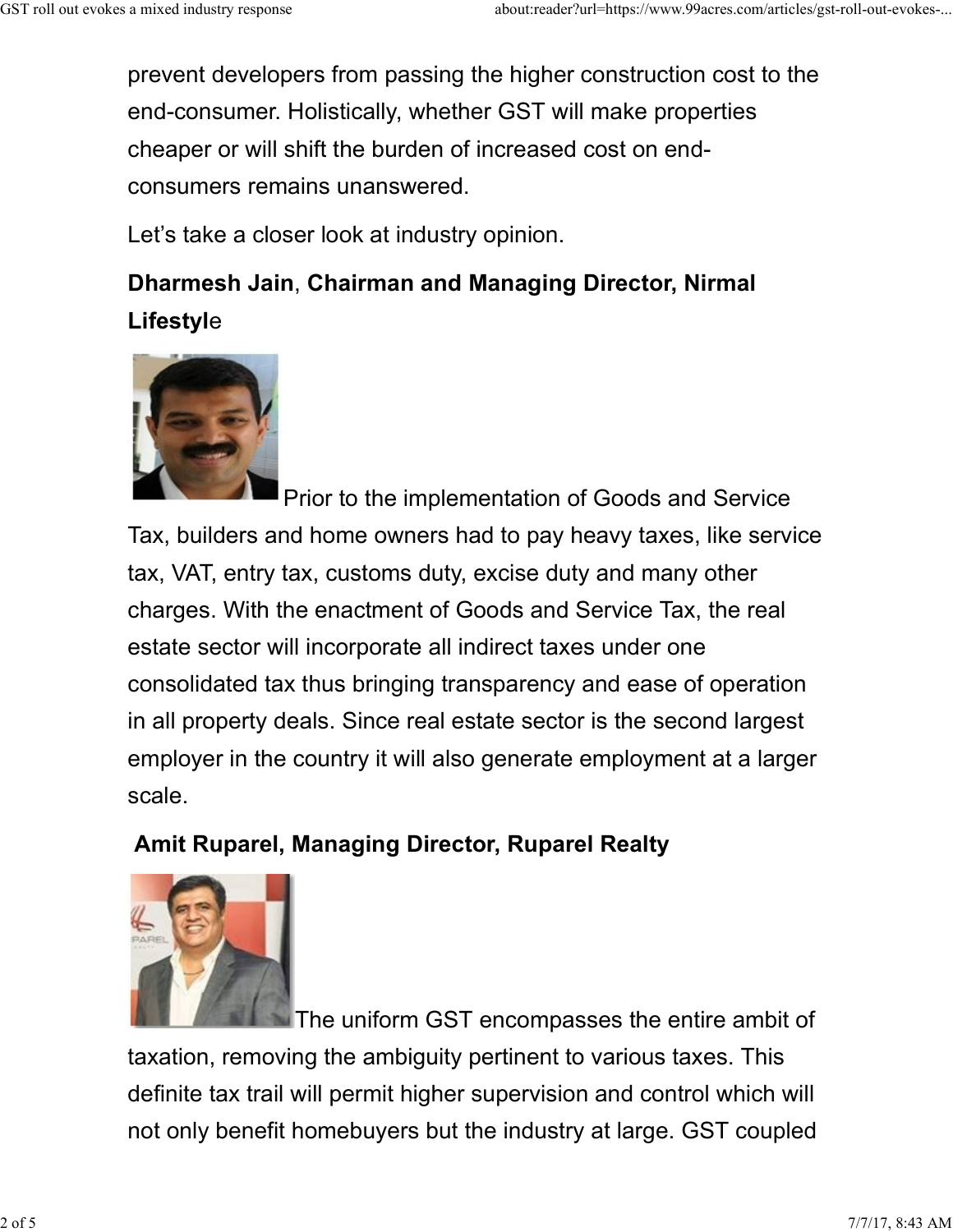with RERA will aid transparency in this sector and further boost buyer confidence. The streamlining of taxes will enhance India's attraction for foreign investment. Customers, as well as other stakeholders, will require some time to fully understand the implications of GST. Post GST conversations will hopefully provide more clarity. GST roll out evokes a mixed industry response<br>
with RERA will aid transparency in this sector and further boost<br>
buyer confidence. The streamlining of taxes will enhance India's

#### Vidip Jatia, Director, Belmac



Good and Simple Tax is going to be a revolution for the Indian Economy. Areas, where double taxation used to be levied, are gone. There is still clarity required for various industries due to the complexity of operations however holistically the economy is set for a much more clear tax regime which will have compounding impact on the future growth of the country.

### Amarjit Bakshi, Managing Director, Central Park



GST is another revolutionary step taken by the government to simplify taxation and this will augur well for the real due to the complexity of operations however holistically the<br>economy is set for a much more clear tax regime which will have<br>compounding impact on the future growth of the country.<br>Amarjit Bakshi, Managing Director, Centra of a fixed tax rate of 12 percent will bring more transparency in the cost of construction projects. The benefit of increased input tax credit now available to developers could result in property prices going down marginally. Overall, the simplified tax structure along GST is another revolutionary step taken by the<br>government to simplify taxation and this will augur well for the real<br>estate industry. The removal of multiple taxes and the introduction<br>of a fixed tax rate of 12 percent wil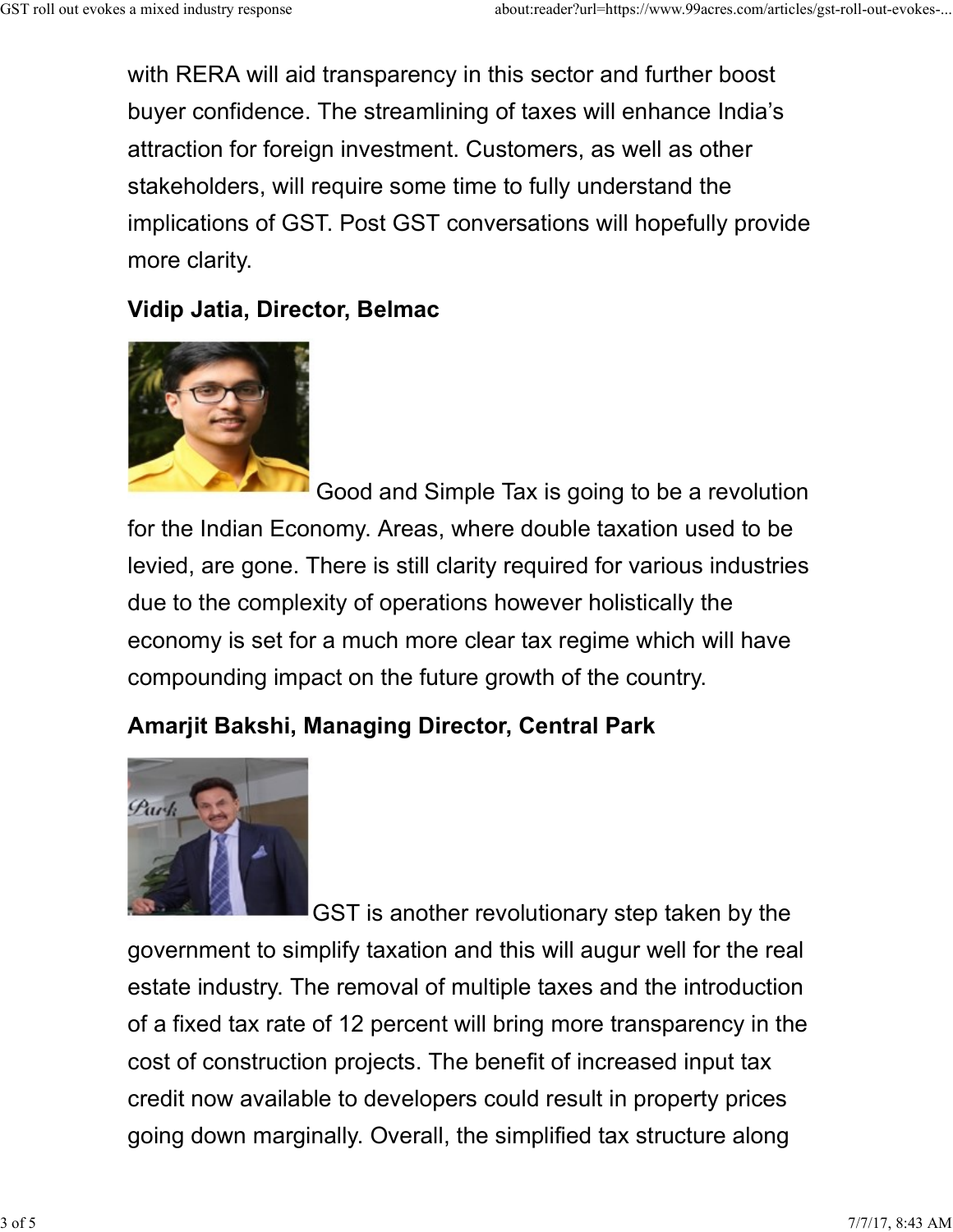with RERA will be instrumental in instilling consumer confidence and boosting demand in the sector. GST roll out evokes a mixed industry response<br>
with RERA will be instrumental in instilling consumer confidence<br>
and boosting demand in the sector

### Rajeev Dimri, Leader, Indirect Tax, BMR & Associates LLP



As we embark on a fresh journey for

implementing a new Indirect tax regime in India, this day will go down in the books of history and the entire nation will be a part of that chapter. The discussions which were initiated in the closed walls of the Indian Parliament will now have a massive, and expectantly positive impact on the entire Indian economy. The Goods and Services Tax ('GST') is about to transform the way in which India does business and the way entire globe deals with India Inc.

While some sections of the trade may not be in a celebratory mood, we need to be cognizant of the fact that every stupendous change in history has been met with strong resistance in one way or another. One cannot expect that a mammoth change like this will not make few people anxious or restless. It would also be appropriate to keep in mind that any policy or law that has come into being is not perfect and free from any lacunas on day one of its coming into force. Similarly, with the joint effort of the trade, legislature, and bureaucracy, even the GST law will evolve with time in a direction which would hopefully bring the country closer to a perfect GST. not make few people anxious or restless. It would also be<br>appropriate to keep in mind that any policy or law that has come<br>into being is not perfect and free from any lacunas on day one of its<br>coming into force. Similarly,

## Rohit Kapoor, Executive Director and Chief Operating Officer for EFS Facilities Services (India) Pvt. Ltd